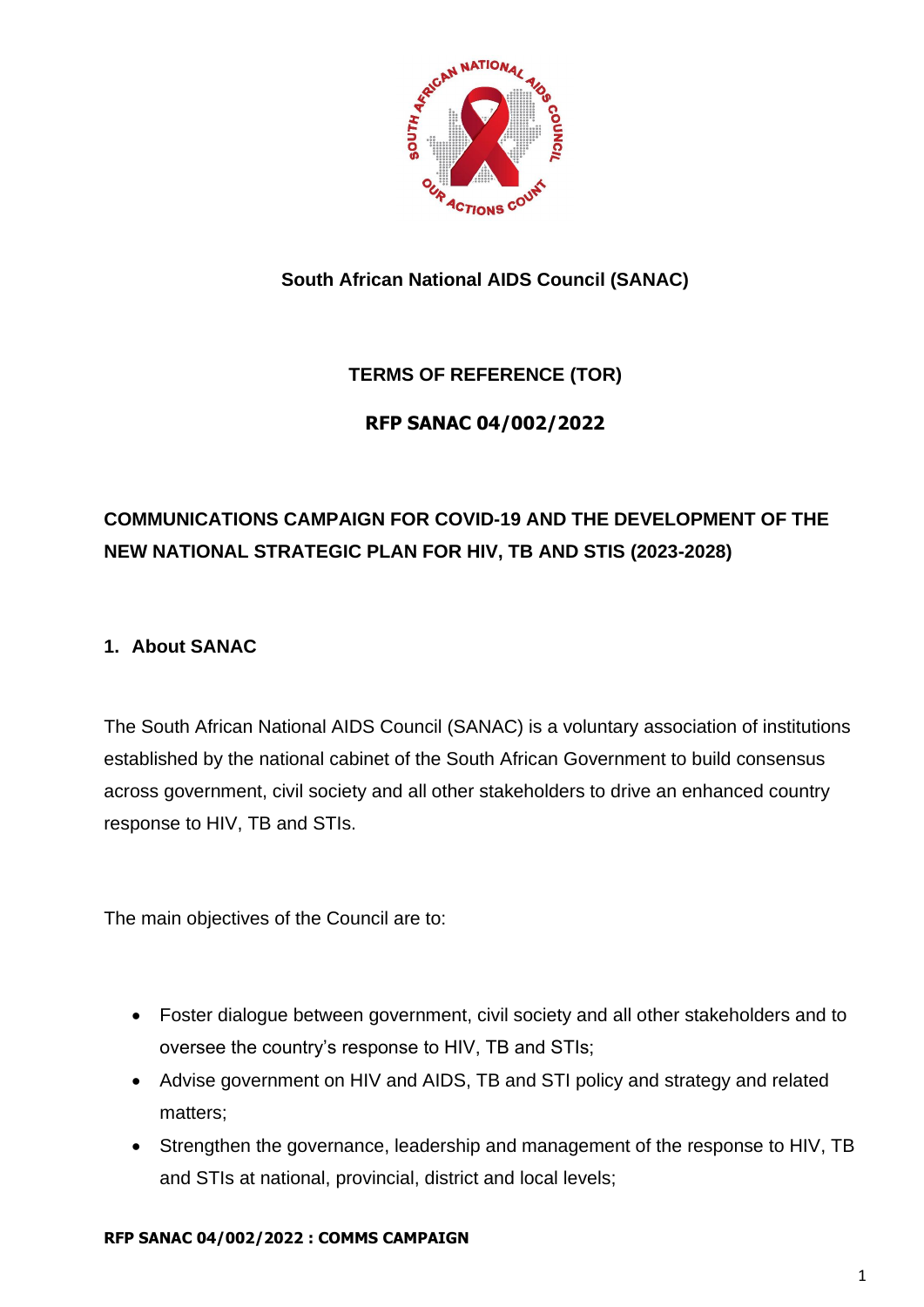

- Strengthen the multi-sectoral response to HIV, TB and STIs as a contribution to the overall social and economic development of South Africa, including but not limited to policy review, programme management and co-ordination, technical assistance and capacity building and sectoral support;
- Mobilise resources domestically and internationally to finance the response to HIV, TB and STIs, including but not limited to estimating expenditure and resource needs, fund-raising from domestic and international institutions, including Treasury, donor co-ordination and investigating new sources of funding for the multi-sectoral response and the 5-year National Strategic Plan on HIV, TB and STIs (NSP);
- Ensure the monitoring of progress against the targets set in the NSP and ensure mid and end of term evaluations for the prevailing NSP;
- Create and strengthen partnerships for an expanded national response in South Africa to HIV, TB and STI among government agencies, non-governmental organisations (NGOs), donors of funds, agencies of the United Nations, the South African private sector and people living with HIV, TB and STIs.

## **2. Purpose of the service**

-

To design and implement a robust communications campaign for;

- COVID-19 within the HIV, TB and STIs context,
- the development process of the new National Strategic Plan for HIV, TB and STIs for the period 2023-2028.

The campaign should explore the most innovative communication solutions and employ the most effective tools in the current communication landscape.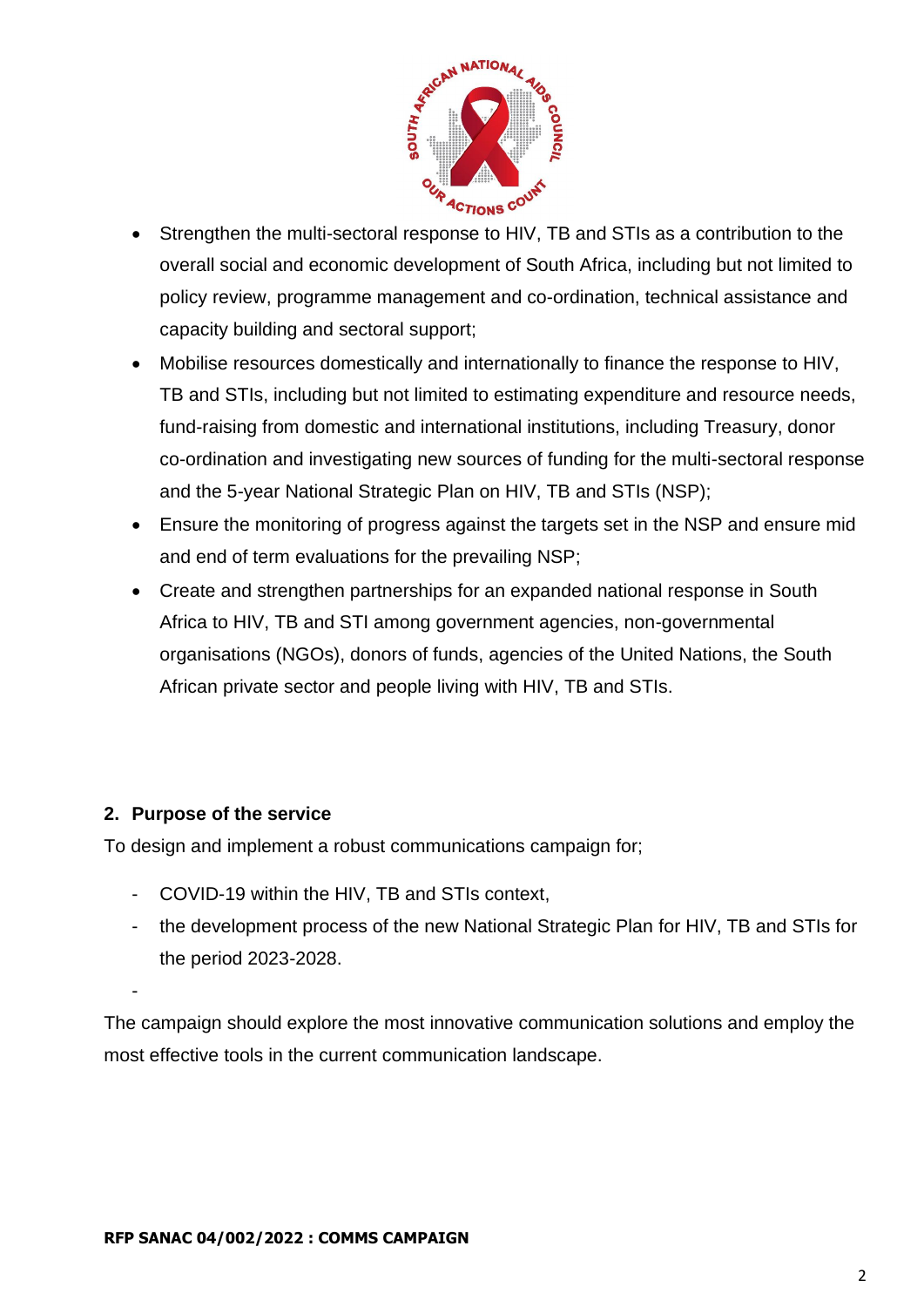

#### **2.1 Objectives:**

To design a robust Communications Campaign for:

- The Development of the new NSP
- COVID-19 Response

## **3. Scope of work**

# **3.1 Development of the new National Strategic Plan (NSP) for HIV, TB and STIs (2023-2028)**

- Create awareness about the process of developing the NSP and encourage all South Africans to participate and take ownership
- Target thought-leaders, key & vulnerable populations, researchers, activists etc. to be actively involved in the process
- Find innovate ways of reaching all targeted audiences in their spaces
- Use accessible and geo-specific and sector-specific language to garner maximum interest and participation
- Design an online portal (microsite/website) to enable the public to submit inputs into the NSP – this is to be anchored onto the SANAC main website
- Make use of prominent multimedia platforms for maximum reach
- Consider non-traditional approaches such as the use of influencers to maximise reach
- Document key milestone of the NSP development for public dissemination through media and other platforms

## **3.2 COVID-19 Response Communication:**

- Promote access to care
- Encourage vaccination, especially to most-at-risk groups

#### **RFP SANAC 04/002/2022 : COMMS CAMPAIGN**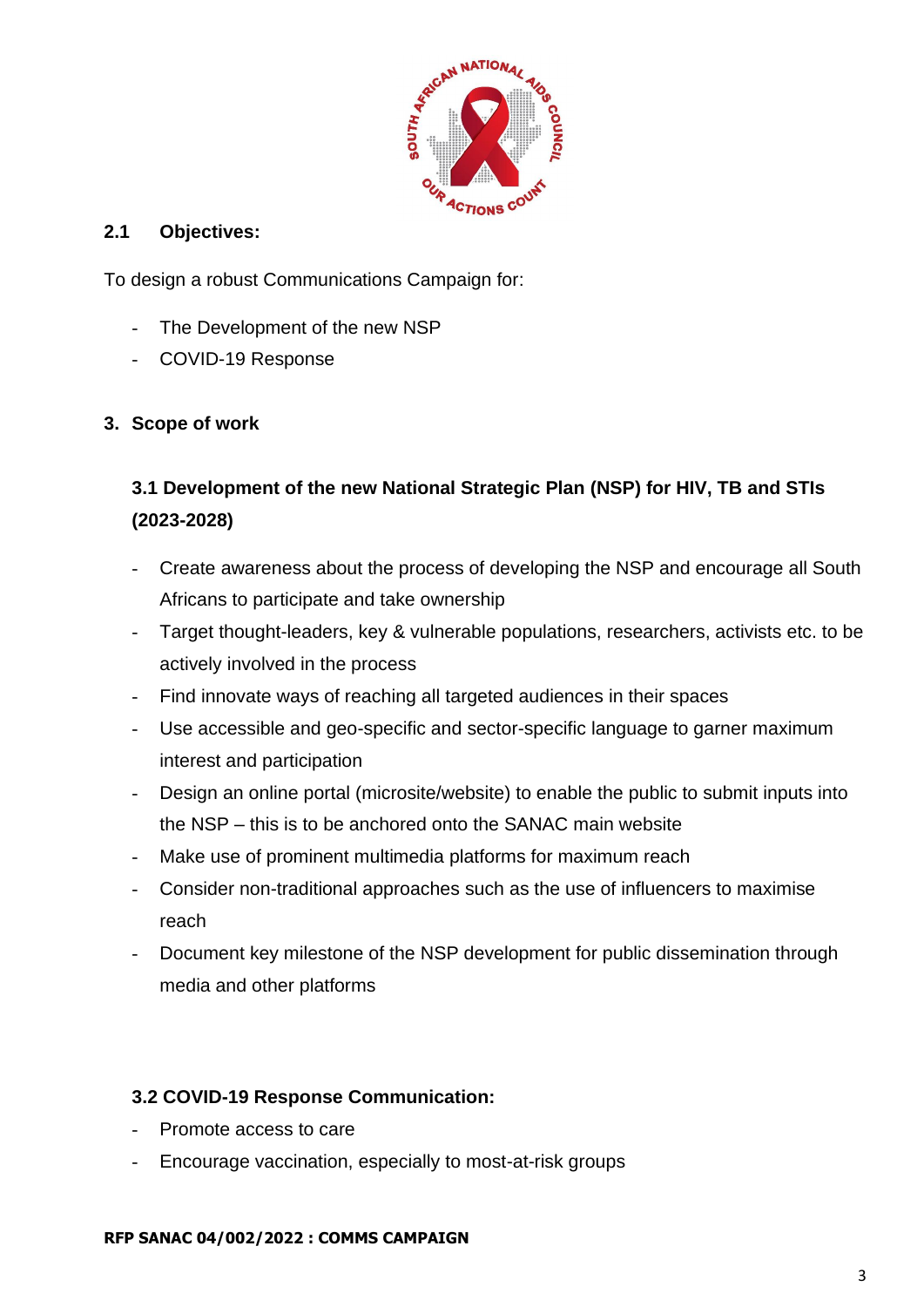

- Promote COVID-19 safety protocols
- Design messages that prioritise key sectors of the Civil Society Forum
- Explore the use of non-traditional media to reach all audiences in their diversity
- Promote open conversation about myths & facts concerning COVID-19
- Dispel disinformation and misinformation concerning COVID-19

#### **4. Duration of Work**

Three (3) months, from 01 June 2022 to September 2022 (maybe revised, depending on when the contract was awarded)

### **5. Profile of the supplier (Experience & Competencies)**

- ➢ Proven track record in PR, Marketing and Communications Campaigns (portfolio of evidence to be submitted with the proposal)
- ➢ Offer innovative media solutions and communications channels (list them in the proposal and provide rationale for each)
- ➢ Well-resourced financially and otherwise to execute a successful campaign, and have an annual turnover of at least R3 million (to form part of the portfolio of evidence)
- ➢ Experience in executing at least three successful health-related campaigns (to be included in the portfolio of evidence) – *this is non-negotiable.*

#### **6. Reporting Line**

The service provider will be expected to report to the Communications Manager and other SANAC Delegated officials as required.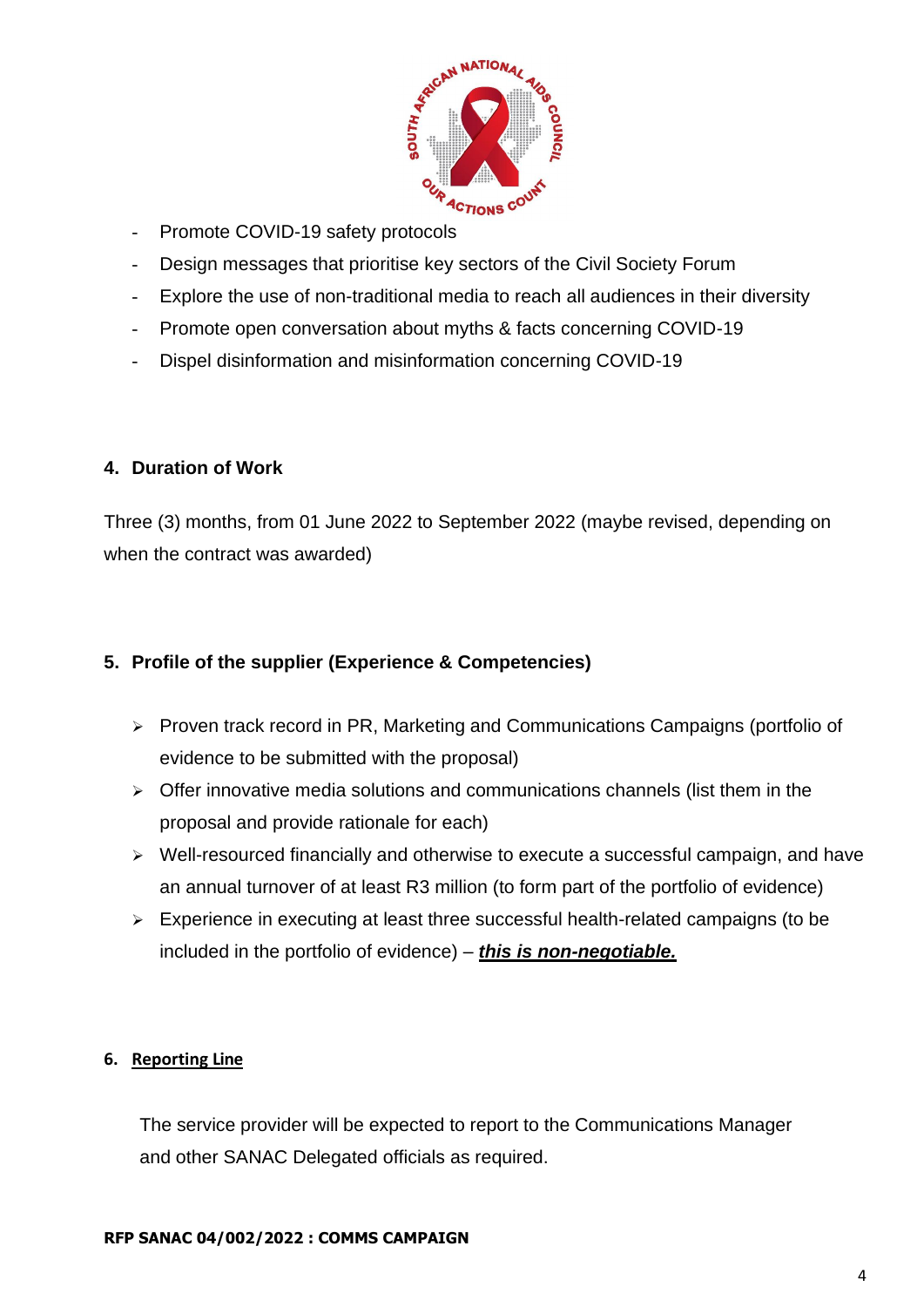

**7. Submission of proposals**

#### **The technical proposal should include the following**

- a. Proof of business/ consultancy registration
- b. A Proposal response to the terms of reference.
- c. A project plan that states the methodology and approach for accomplishing the task, time- frames and outputs (excluding cost for the project).
- d. Profile of the organization and description of similar work undertaken (attach similar work undertaken),
- e. Contact numbers, names and CVs of workers/officials assigned to the project, including their roles and responsibilities,
- f. All relevant tender documents as per the bid document provided.

#### **The financial proposal should include the following**

g. Financial breakdown of costs based on the proposed methodology and assignment

#### **Special conditions**

- a) The contract shall initially be valid from the date of signing the service level agreement by both parties.
- b) The successful organisation will be paid upon the completion of phases or milestones set out in the project plan.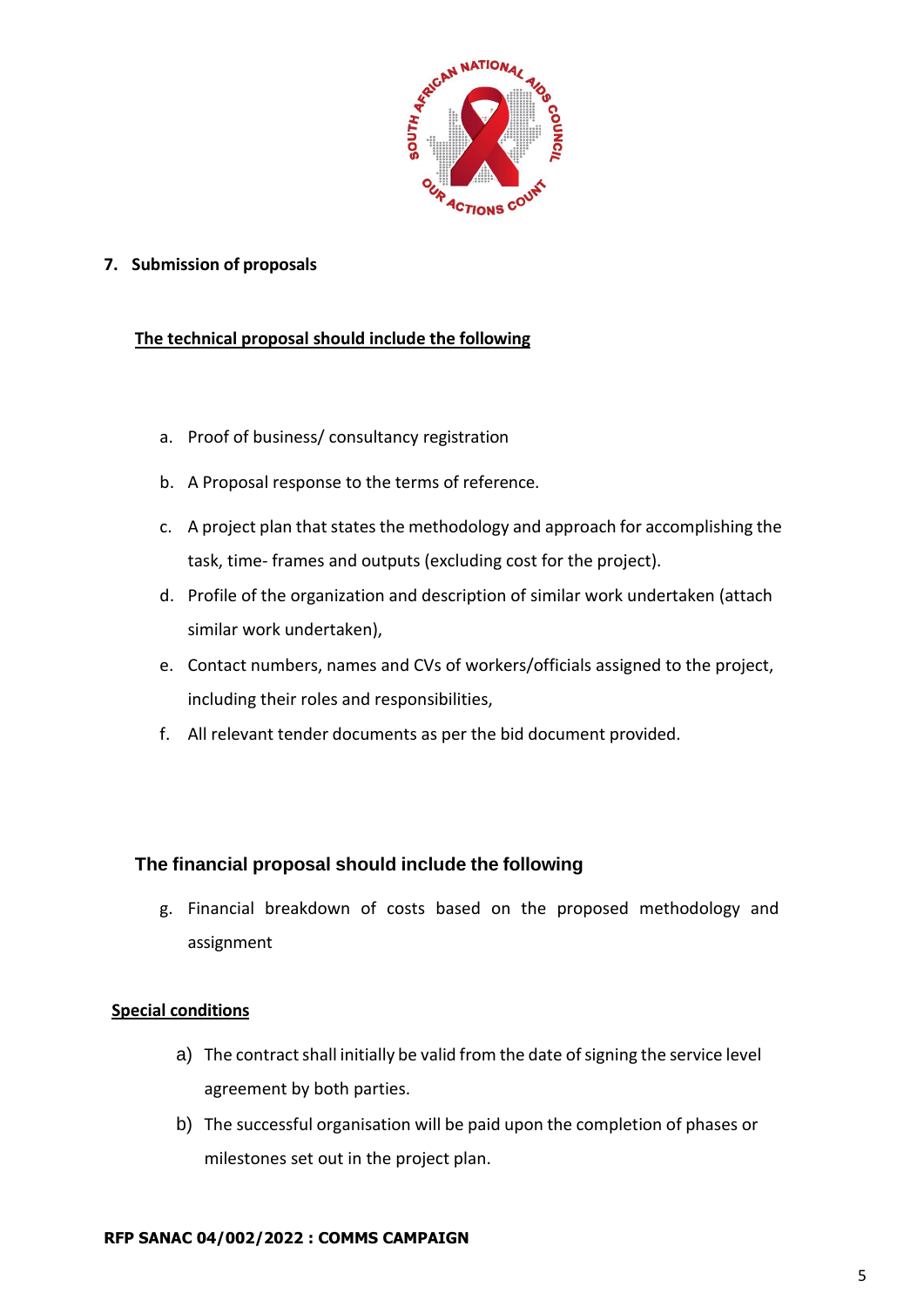

c) Payment of invoices will be effected within 30 days after receipt of an invoice and a satisfactory detailed report to be approved by SANAC Trust

### **8. Successful service provider**

All resources, equipment and technical skills will be the responsibility of the service provider; these may be sourced by the service provider at no cost to SANAC Trust and if not available outsourced to ensure successful execution of the project at a cost to the service provider.

#### **9. Evaluation Process and Criteria**

Only proposals of bidders who comply with the requirements of these Terms of Reference will be evaluated. Proposals will be evaluated in two stages:

#### **Evaluations Stage 1: Pre-qualification/ initial Screening process**

In terms of National Treasury Instruction No.4A of 2016/2017 regarding the Central Supplier Database (CSD), all bidders must register on CSD to provide the following information to be verified through CSD:

- a) Business registration, including details of directorship and membership
- b) Bank Account holder information
- c) Declaration of interest: In the service of the state
- d) Identity Documents of Directors
- e) Tender Default and restriction status.

In terms of National Treasury Instruction No.4A of 2016/2017 regarding the Central Supplier Database (CSD), all bidders must register on CSD to provide the following information to be verified through CSD: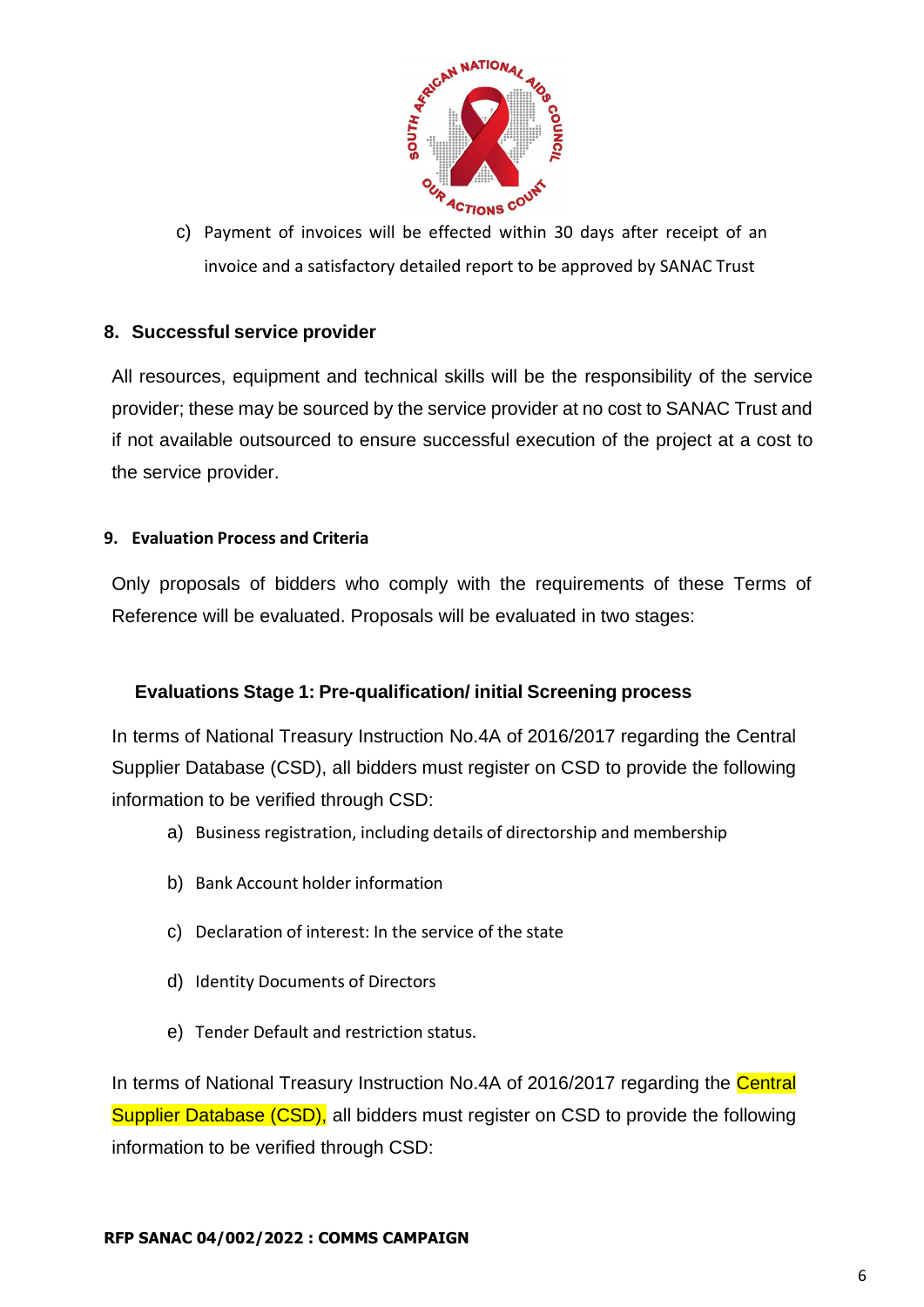

- f) Business registration, including details of directorship and membership
- g) Bank Account holder information
- h) Declaration of interest
- i) Identity Documents of Directors
- j) Tender Default and restriction status.

#### **Evaluation stages 2gt: Technical Evaluation: Functionality, Price & BEE**

- a) Firstly, the proposals will be evaluated on functionality. An evaluation panel will allocate points (scale of 1 - 5) in respect of functionality according to the criteria set out on the functionality table.
- b) The Functionality, price and BEE criteria will be broken down as follows:
	- Evaluation Stage 1: Functionality total will equal to 100 points:
	- Evaluation Stage 2 (a): Price will equal to 80 points (80/20 pps)
	- Evaluation Stage 2 (b): BEE will equal to 20 points
	- The total allocated overall points will equal to 100
- c) Only Bidders who obtained a minimum point of 70 out of 100 points will further be evaluated on price and BEE
- d) Only bidders which obtain the highest points above 70 points overall on both functionality (Technical), Price and BEE will be recommended for award.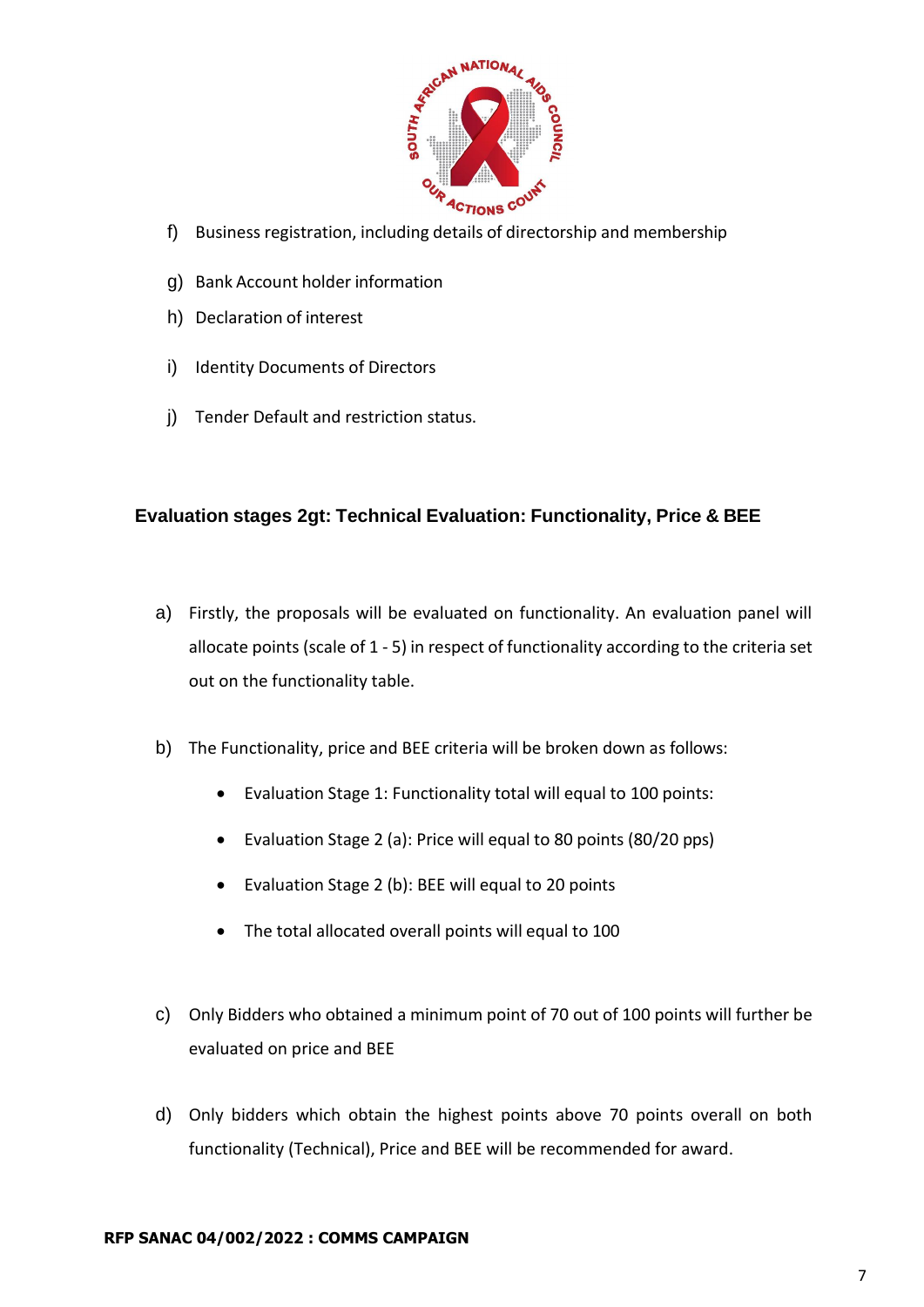

e) The highest point scorer on overall criteria, namely functionality, price and BEE, will be awarded the bid.

#### **Evaluation criteria**

Proposals will be evaluated on a scale of 1–5 in accordance with the criteria below. The rating will be as follows:

- 1 = Very Poor
- $2 = Average$
- $3 = Good$
- 4 = Very Good
- 5 = Excellent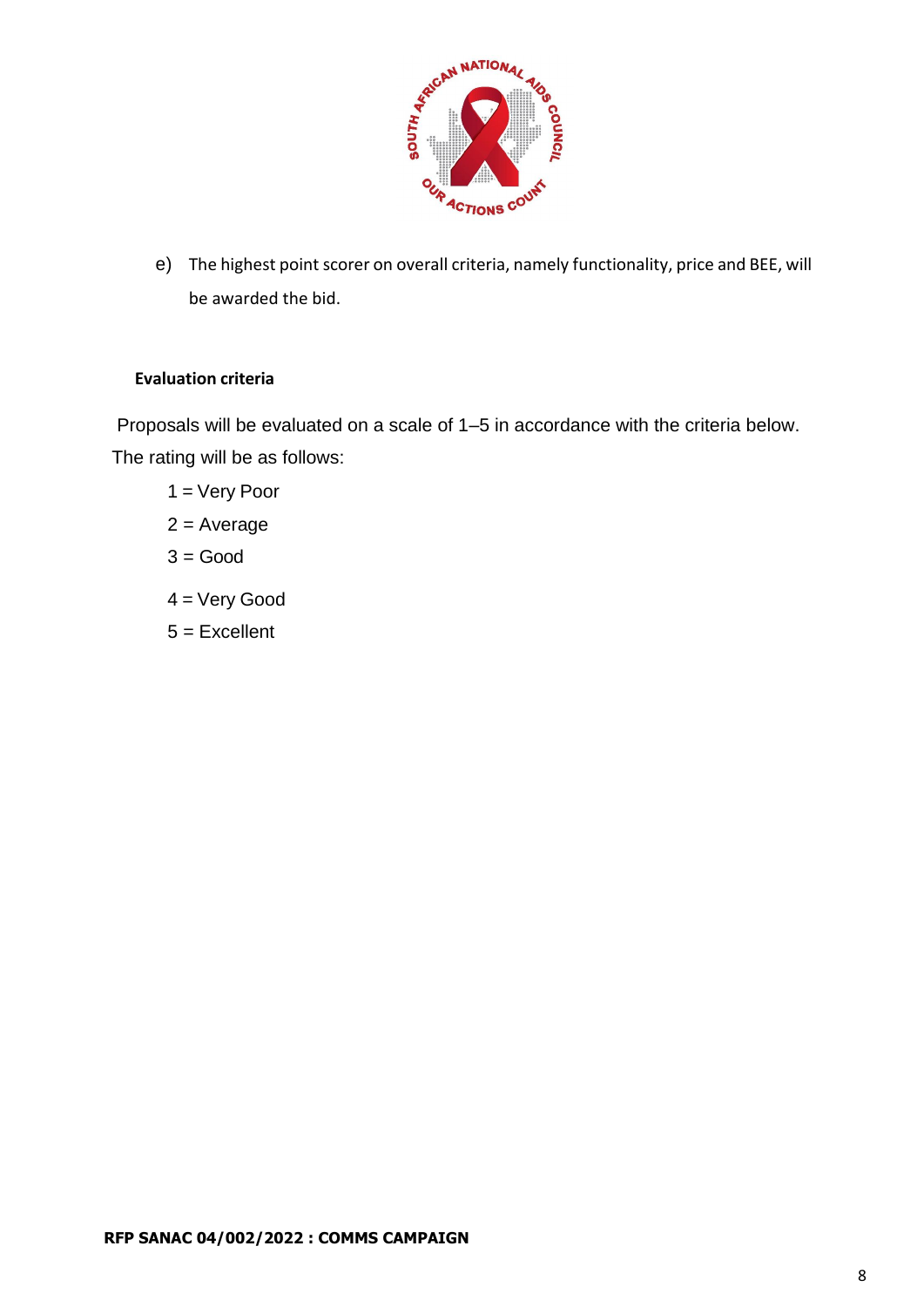

## **Functionality Criteria**

| <b>ELEMENT</b>                                   | Rating |  |  |  |  | Weighting | <b>Total</b> |  |
|--------------------------------------------------|--------|--|--|--|--|-----------|--------------|--|
|                                                  |        |  |  |  |  |           |              |  |
| <b>Approach and methodology</b>                  |        |  |  |  |  |           | 40           |  |
| Approach and methodology including proposed work |        |  |  |  |  |           |              |  |
| plan. The following factors will be taken into   |        |  |  |  |  |           |              |  |
| account:                                         |        |  |  |  |  |           |              |  |
|                                                  |        |  |  |  |  |           |              |  |
| Detailed work plan that can be delivered on a    |        |  |  |  |  |           |              |  |
| realistic timeframe                              |        |  |  |  |  |           |              |  |
|                                                  |        |  |  |  |  |           |              |  |
| 40 points will be allocated per factor           |        |  |  |  |  |           |              |  |
| 1 point = Addressed poorly                       |        |  |  |  |  |           |              |  |
| 2 points = Addressed but with limitations        |        |  |  |  |  |           |              |  |
| 3 points = Addressed adequately                  |        |  |  |  |  |           |              |  |
| 4 points = Adequately addressed with advanced    |        |  |  |  |  |           |              |  |
| understanding in some areas                      |        |  |  |  |  |           |              |  |
| 5 points = Extensively addressed                 |        |  |  |  |  |           |              |  |
| Organization and Team Skills capacity and        |        |  |  |  |  |           | 30           |  |
| competence of proposed team :                    |        |  |  |  |  |           |              |  |
| Organisation Demonstrable the<br>a)              |        |  |  |  |  |           |              |  |
| understanding of the project, the skills set     |        |  |  |  |  |           |              |  |
| and experience of the team in designing a        |        |  |  |  |  |           |              |  |
| robust Communications Campaign, PR and           |        |  |  |  |  |           |              |  |
| CVs of the proposed management and team<br>b)    |        |  |  |  |  |           |              |  |
|                                                  |        |  |  |  |  |           |              |  |
|                                                  |        |  |  |  |  |           |              |  |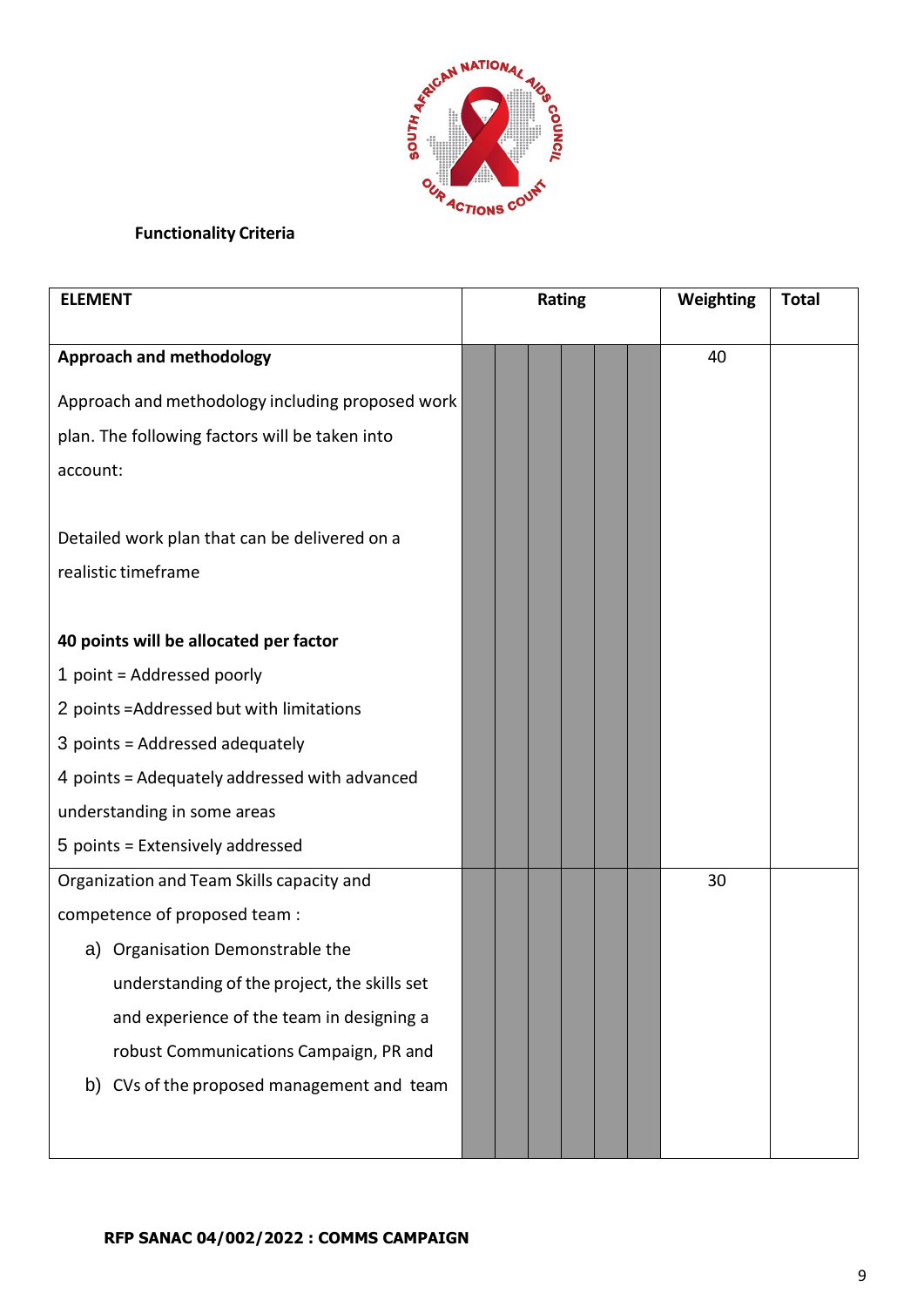

| <b>ELEMENT</b>                             | Rating | Weighting<br><b>Total</b> |
|--------------------------------------------|--------|---------------------------|
|                                            |        |                           |
| members highlighting relevant              |        |                           |
| experience in line with the project        |        |                           |
| objectives                                 |        |                           |
|                                            |        |                           |
| 15 points will be allocated per factor     |        |                           |
|                                            |        |                           |
| 1 point = Proposed team has very limited   |        |                           |
| skills and experience (1 year or less)     |        |                           |
| 2 points = Proposed team has limited       |        |                           |
| skills and experience (between 1-2         |        |                           |
| years)                                     |        |                           |
| 3 points = Proposed team with solid        |        |                           |
| skills and experience (between $2 - 5$     |        |                           |
| years)                                     |        |                           |
| 4 points = Proposed team with              |        |                           |
| advanced skills and experience             |        |                           |
| (between $5 - 10$ years)                   |        |                           |
| 5 points = Proposed team are technical     |        |                           |
| experts in the field with more than 10     |        |                           |
| years of experience                        |        |                           |
|                                            |        |                           |
| No points will be allocated if CVs are not |        |                           |
| provided                                   |        |                           |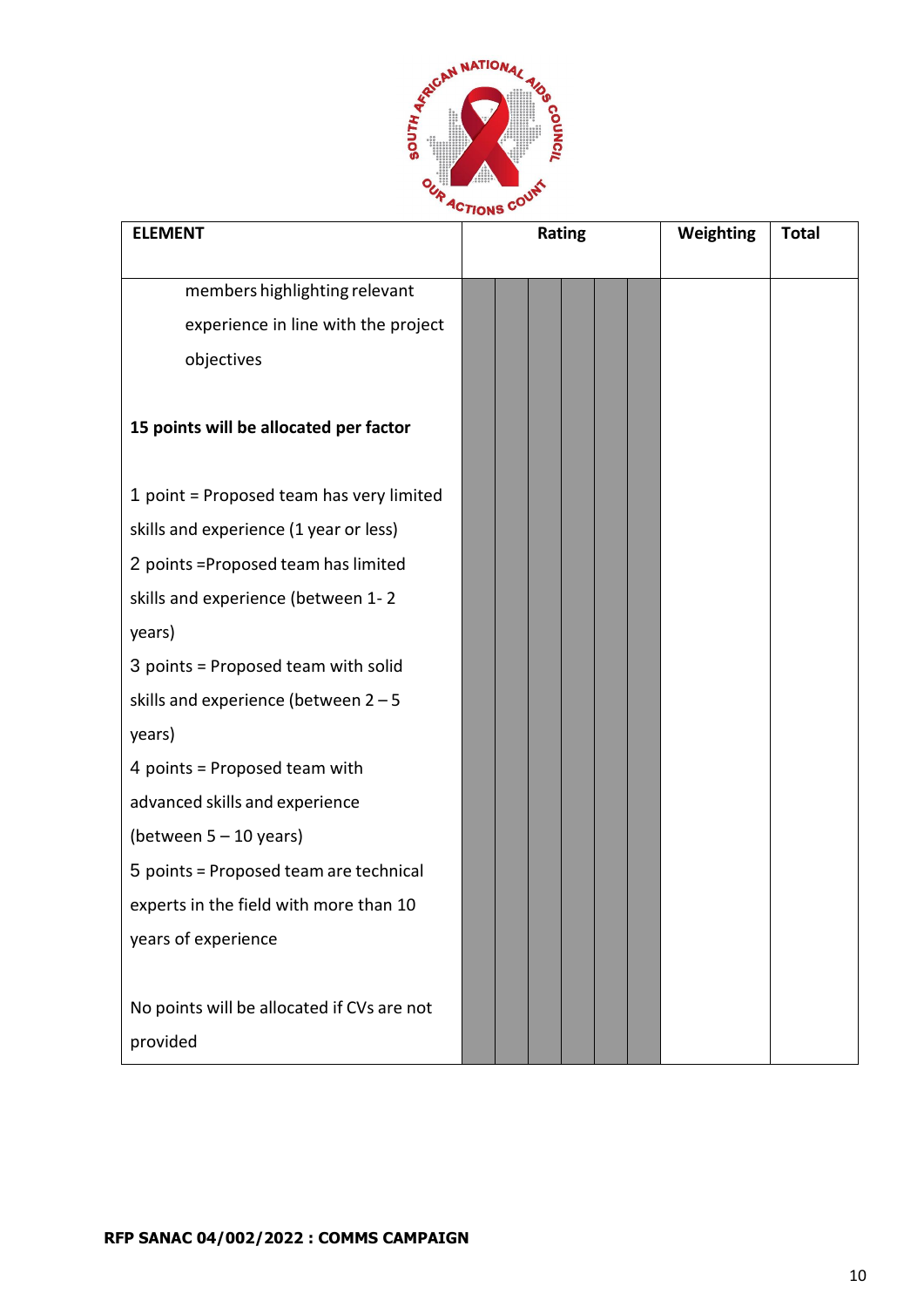

| Experience in executing at least three   |  |  |  | 30 |  |
|------------------------------------------|--|--|--|----|--|
| successful health-related campaigns (to  |  |  |  |    |  |
| be included in the portfolio of evidence |  |  |  |    |  |
|                                          |  |  |  |    |  |
| Portfolio of Evidence- Experience<br>a)  |  |  |  |    |  |
| of the organisation and of the           |  |  |  |    |  |
| team Communications, PR,                 |  |  |  |    |  |
| Campaigns, media solutions and           |  |  |  |    |  |
| communications channel and               |  |  |  |    |  |
| health campaigns                         |  |  |  |    |  |
| References: Names and contact<br>b)      |  |  |  |    |  |
| details of three organizations for       |  |  |  |    |  |
| which similar work has been              |  |  |  |    |  |
| conducted in the last two years          |  |  |  |    |  |
|                                          |  |  |  |    |  |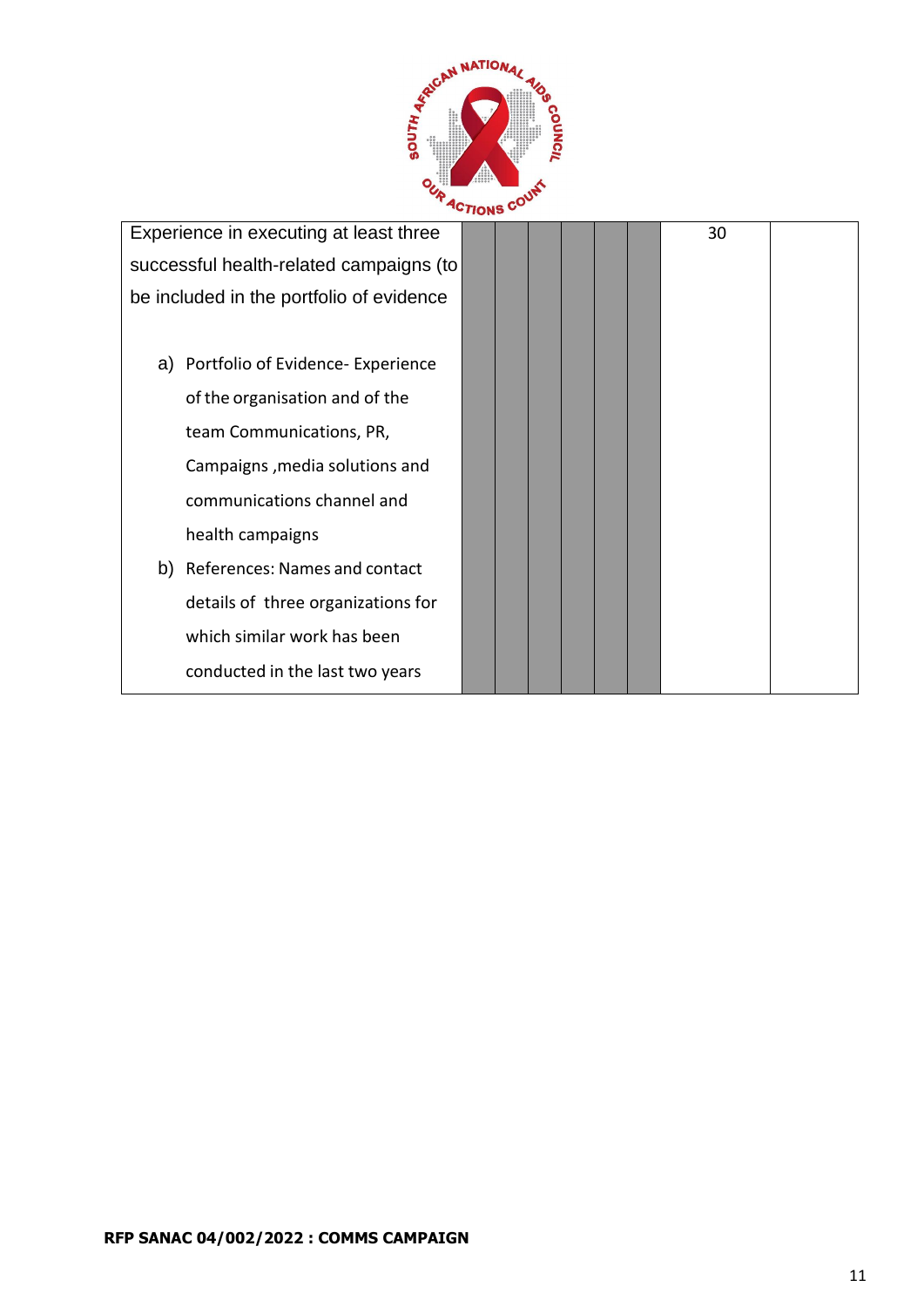

| <b>ELEMENT</b>                             | Rating | Weighting<br><b>Total</b> |
|--------------------------------------------|--------|---------------------------|
|                                            |        |                           |
| 15 points will be allocated per factor The |        |                           |
| following points are applicable for factor |        |                           |
| (a) above:                                 |        |                           |
| 1 point = $0 - 1$ year                     |        |                           |
| 2 points = $2-3$ years                     |        |                           |
| 3 points = $3-4$ years                     |        |                           |
| 4 points = $4 - 5$ years                   |        |                           |
| points $=$ >5 years<br>4                   |        |                           |
| The following points are applicable for    |        |                           |
| factor (b) above:                          |        |                           |
|                                            |        |                           |
| 1 points = 1 reference submitted of        |        |                           |
| similar work performed in the last 1-5     |        |                           |
| years                                      |        |                           |
| 2 points = 2 references submitted of       |        |                           |
| similar work performed in the last         |        |                           |
| $1 - 5$ years                              |        |                           |
| 3 points= 3 Reference submitted of         |        |                           |
| similar work performed in the              |        |                           |
| last 1-5 years                             |        |                           |
| 4 points = 4 Reference submitted of        |        |                           |
| similar work performed in the              |        |                           |
| last 1-5 years                             |        |                           |
| 5 Points = 5 Reference Submitted of        |        |                           |

**RFP SANAC 04/002/2022 : COMMS CAMPAIGN**